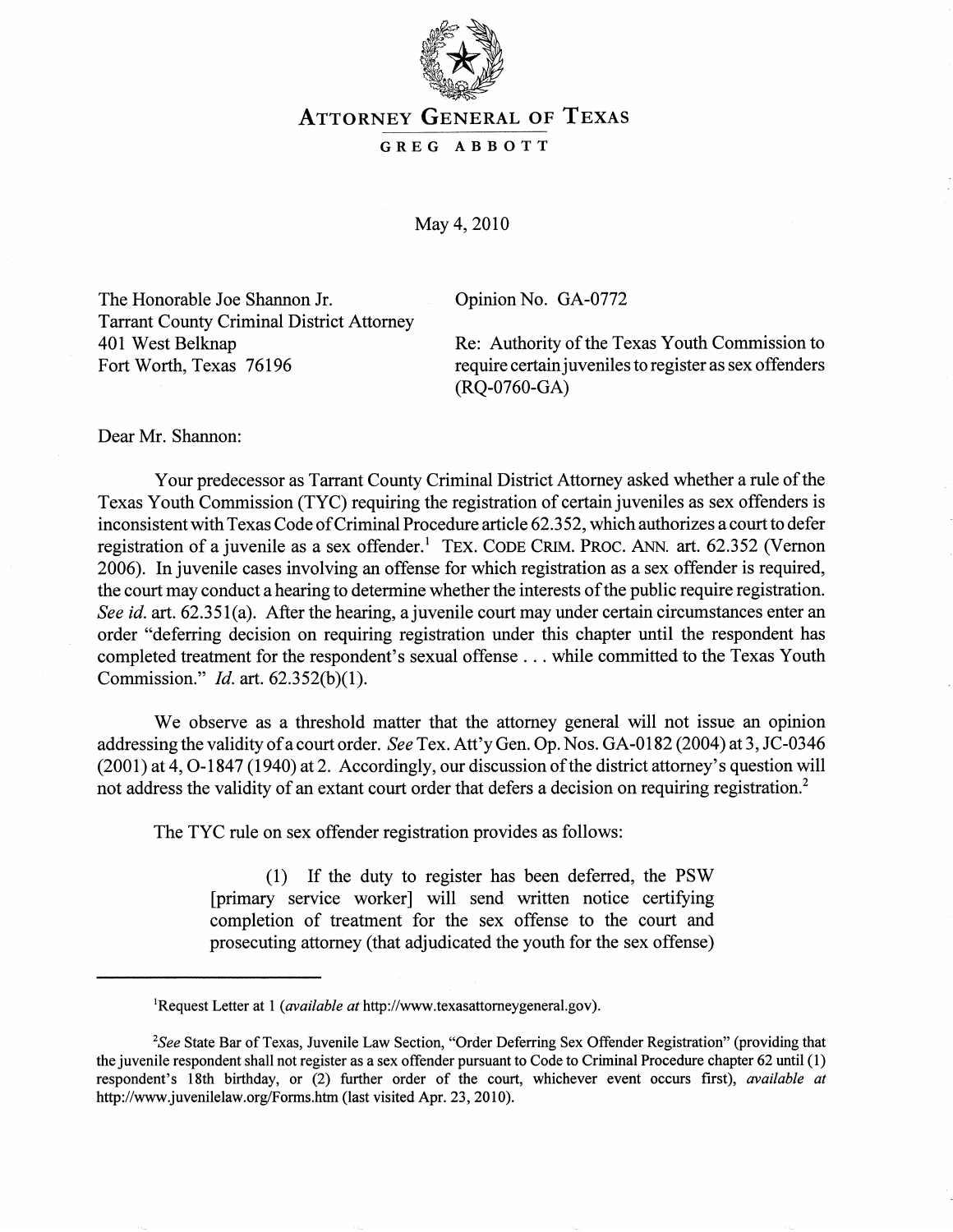within ten (10) days following verification of completion of treatment for the sex offense.

(2) If a youth successfully completes treatment for the sex offense the youth shall not be required to register as a sex offender unless additional orders are received from the court.

If the duty to register has been deferred and the youth is discharged from TYC without successfully completing treatment for sex offense, the PSW shall register the youth as required in subsection (f) of this policy.

#### 37 TEx. ADMIN. CODE § 87.85(g) (2009).

The request letter suggests that section 87.85(g)(3) is inconsistent with article 62.352( c). *See*  Request Letter at 2. However, article 62.053, Code of Criminal Procedure, is also relevant to the validity of this rule.<sup>3</sup> See TEX. CODE CRIM. PROC. ANN. art. 62.053(b) (Vernon Supp. 2009). Article 62.053(b) expressly requires Tye to register persons subject to registration as sex offenders on the seventh day before their release.<sup>4</sup> *Id.* art. 62.053(b). We seek to read article 62.352(c) in harmony with article 62.053(b). *See La Sara Grain Co. v. First Nat'l Bank of Mercedes*, 673 S.W.2d 558, 565 (Tex. 1984) (courts are to construe statute to harmonize with other relevant laws, if possible).

Article 62.352 provides in part:

(b) After a hearing under Article 62.351 or under a plea agreement described by Article 62.355(b), the juvenile court may enter an order:

(1) deferring decision on requiring registration under this chapter until the respondent has completed treatment for the respondent's sexual offense as a condition of probation or while committed to the Texas Youth Commission; or

4Code of Criminal Procedure article 62.053(b) provides as follows:

(b) On the seventh day before the date on which a person who will be subject to registration under this chapter is due to be released from a penal institution, or on receipt of notice by a penal institution that a person who will be subject to registration under this chapter is due to be released in less than seven days, an official of the penal institution shall send the person's completed registration form and numeric risk level to the department and to:

[the appropriate law enforcement agency].

TEx. CODECRIM. PROC. ANN. art. 62.053(b) (Vernon Supp. 2009).

<sup>3</sup>The brief from TYC raises this section. *See* TYC Briefat 1.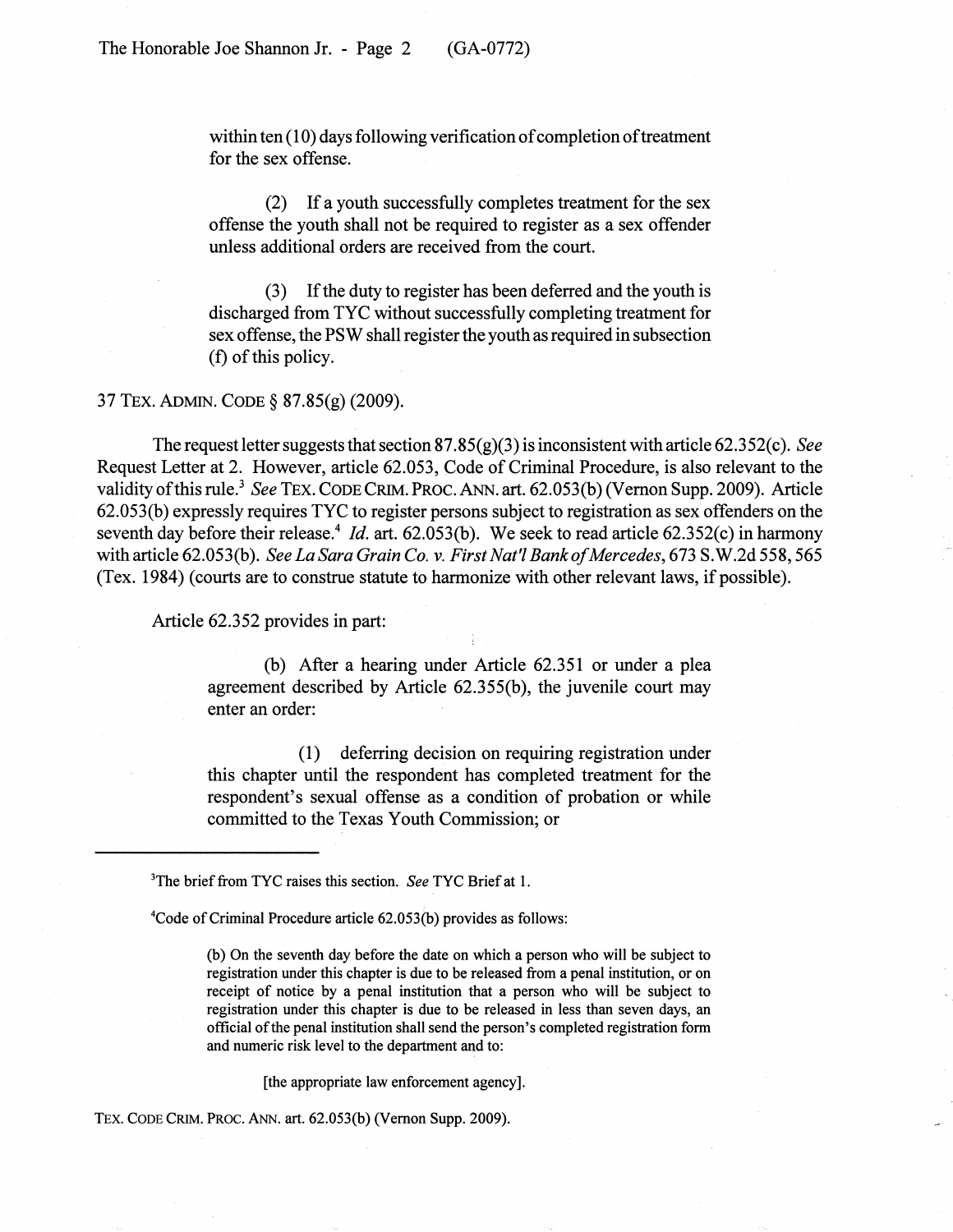#### (2) [providing for non-public registration]  $\dots$ ;

(c) If the court enters an order described by Subsection (b )(1), the court retains discretion and jurisdiction to require, or exempt the respondent from, registration under this chapter at any time during the treatment or on 'the successful or unsuccessful completion of treatment, except that during the period of deferral, registration may not be required. Following successful completion of treatment, the respondent is exempted from registration under this chapter unless a hearing under this subchapter is held on motion of the state ....

TEx. CODE CRIM. PROC. ANN. art. 62.352(b)-{c) (Vernon 2006).

Article 62.352(c) provides an outcome for a respondent who successfully completes treatment, but it is silent as to a respondent who does not successfully complete treatment. *See id*  art.  $62.352(c)$ .<sup>5</sup> Section  $87.85(g)(3)$  addresses a situation where a respondent fails to successfully complete treatment. 37 TEX. ADMIN. CODE §  $87.85(g)(3)$  (2009). It provides that "[i]f the duty to register has been deferred and the youth is discharged from TYC without successfully completing treatment for sex offense, the PSW shall register the youth as required in subsection (f) of this policy." *Id.* Under subsection (f), a respondent is subject to full registration when the respondent "has a reportable adjudication and the duty to register has not been excused or deferred." *Id.* § 87.85(t). TYC has a duty under article 62.053(a) to register persons "subject to registration under [chapter 62]" as sex offenders before they are released. *See* TEx. CODE CRIM. PROC. ANN. art. 62.053(a) (Vernon Supp. 2009). Section 87.85(g)(3) implements the TYC duty to register persons subject to registration under chapter 62.

However, in cases where a court order exempts a respondent from registration or defers a decision on registration beyond the respondent's release from TYC, for example, where registration is deferred until further order of the court, the respondent is not "a person who will be subject to registration" within the meaning of article 62.053(b). *Id.* art. 62.053(b).<sup>6</sup> Likewise, section 87.85(f) does not apply when the duty to register has been excused or deferred beyond the release date. *See*  37 TEx. ADMIN. CODE § 87.85(t) (2009). Because volume 37, section 87.85(g)(3) of the Texas Administrative Code has valid applications when a court order has not exempted a respondent from registration or deferred a decision on registration beyond the respondent's release date, we conclude that a court would likely hold that section  $87.85(g)(3)$  is not facially inconsistent with article 62.352.

 ${}^{5}$ Section 87.85(g)(1) provides for notice certifying the successful or unsuccessful completion of treatment to the court and prosecuting attorney that adjudicated the youth for the sex offense. *See* 37 TEX. ADMIN. CODE § 87 .85 (g)(1 ) (2009); *see also* Request Letter at 2, TYC Brief at 2.

<sup>&</sup>lt;sup>6</sup>See also TEX. CODE CRIM. PROC. ANN. art. 62.353(a) (Vernon 2006) (person registered as a sex offender for delinquent conduct may seek exemption or nonpublic registration).